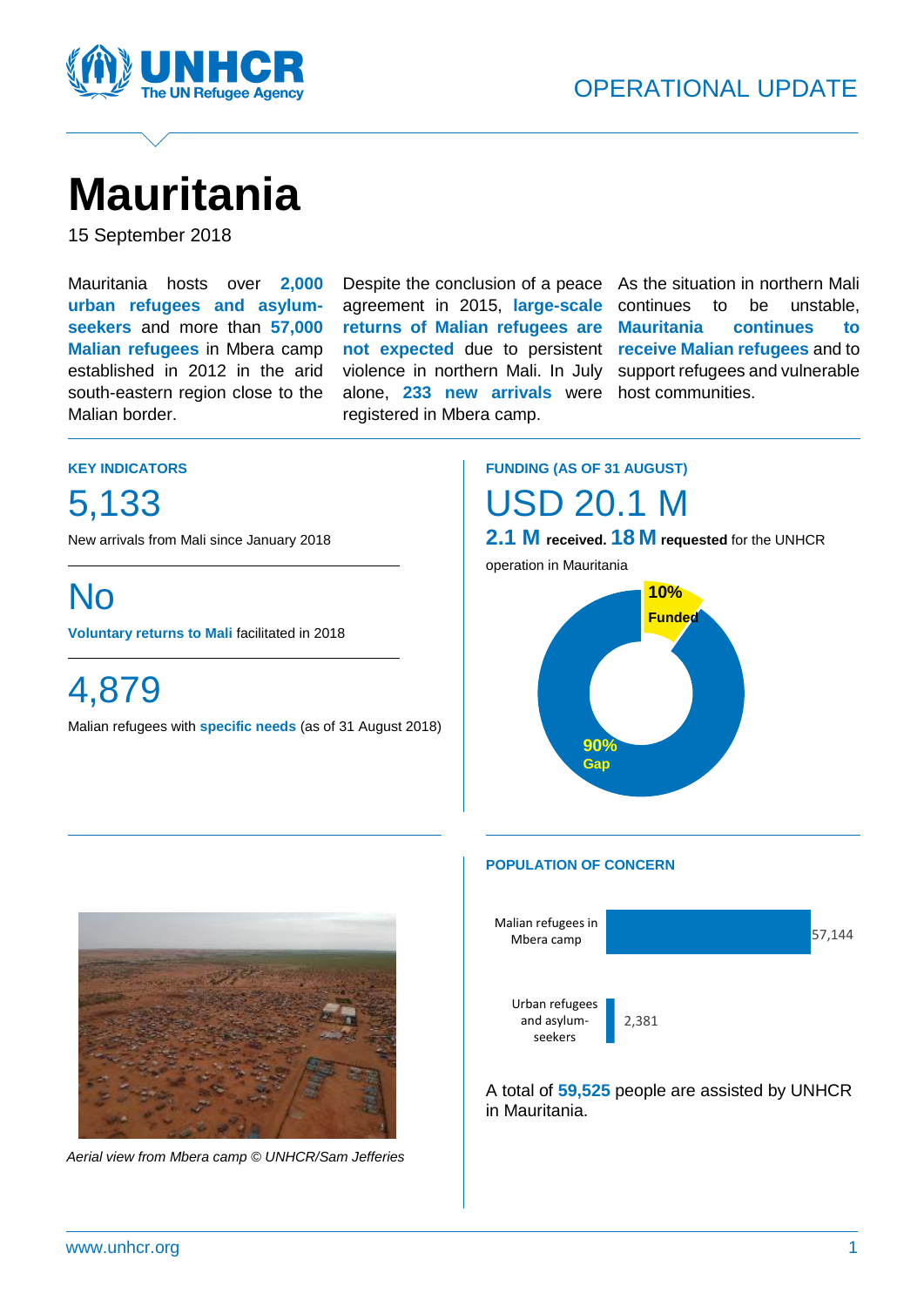

### Operational Context

In Mauritania, UNHCR provides protection and assistance to **57,144 Malian refugees** in **Mbera camp** in south-eastern Mauritania and to **1, 365 urban refugees and 1,016 asylum-seekers** (mainly from the Central African Republic, Syria and Côte d'Ivoire) in Nouakchott and Nouadhibou.

UNHCR works closely with the Mauritanian authorities towards the **development and implementation of a national asylum system.** Pending the adoption of the asylum law, UNHCR supports the authorities to enhance refugee protection in Mauritania improving access to documentation, birth registration, economic opportunities, and basic services such as health and education.

Since 2012, UNHCR has led the **humanitarian response for Malian refugees** in the Hodh Echarghi region, in collaboration with the Mauritanian Government and other UN agencies, national and international NGOs. Mauritania continues to keep its borders open to new influxes. Despite the conclusion of a peace agreement in Mali in June 2015, large-scale returns of refugees are not yet expected due to the prevailing security situation in northern Mali. In June 2016, Mauritania, Mali and UNHCR concluded a Tripartite Agreement for the voluntary repatriation of Malian refugees. This agreement provides a framework to facilitate voluntary return, when the conditions in Mali allow. In the meantime, it reaffirms the commitment of Mauritania and Mali to protect refugees. At present, UNHCR considers that the conditions in Mali are not conducive to promote the return of refugees. However, UNHCR may facilitate voluntary return upon request and on an individual case basis.

#### Achievements



#### **Achievements and Impact**

Refugees and asylum-seekers continue to seek safety in Mbera camp with **233 newly registered** in the month of August alone. In urban areas, UNHCR registered **65 new arrivals**.

In collaboration with its partners WFP, LWF, ACF and CSA, **856 Persons with Specific Needs - PwSN** (285 male and 571 female) were assisted and accompanied during the food and cash distribution at four UNHCR distribution centres.

**139 babies were born in** in Mbera Camp. UNHCR and its partner, the *Lutheran World Federation* (LWF), kept raising awareness among heads of households on the importance of **birth certificates for refugee children** born in Mauritania.



*UNHCR continues to register Malian refugees through the BIMS system © UNHCR/Viola E. Bruttomesso*

UNHCR, through the lawyer of its partner in urban areas (ALPD), intervened in **6 cases of detention of asylum seekers**, of these **2 were at risk of refoulement**. After confirming their legal status to the authorities, they were released. In addition to this, UNHCR partner's lawyer provided **legal assistance** to **6 cases**.

**To sensitize police working at check-points and police mobile units on asylum and refugees' rights**, in cooperation with the Mauritanian Ministry of the Interior and Decentralization, in August UNHCR carried out a 1-week sensibilisation mission in the region of Nouakchott. **The awareness sessions reached 180 police officers.**

#### **Identified Needs and Remaining Gaps**

In order to strength and build adequate referral pathways, advocate for inclusion of refugees in all national protection mechanisms UNHCR is meeting with partners in order to bring refugee issues in key child protection ongoing discussions.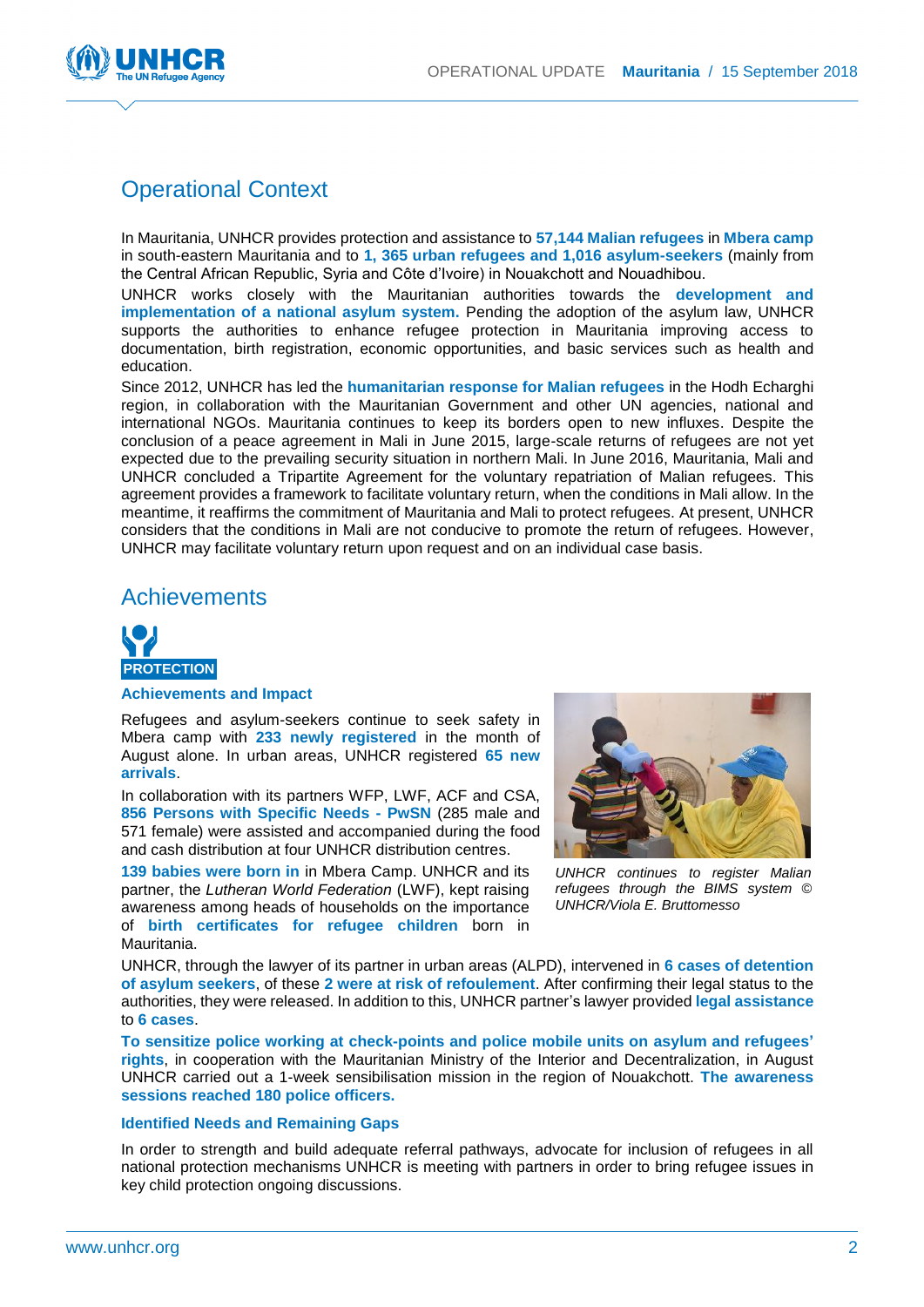



#### **Achievements and Impact**

In August, to enhance the students level during the school break period, UNHCR and its partners carried on remedial classes for **1,500 students.** These courses saw an **attendace rate of 76%** (43% fot the girls and 33% for the boys).

In urban areas, during the academic year 2017/2018, UNHCR supported **298 children** to access primary education and **173** to attend secondary school. In addition to this, **62 DAFI and 10 ALPD scholarships** have been awarded to urban refugees enrolled in university.

In August, **4 urban refugee students** (2 girls and 2 boys) were successfully admitted to the primary cycle national exam, **1 urban refugee student** passed the

national secondary school exam, and **2 urban refugees students** passed the Baccalaureate exam.



*Children attending the remedial classes in one of the six schools in Mbera camp © UNHCR/Viola E. Bruttomesso*



#### **Achievements and Impact**

In August, in collaboration with the National Programme to fight blindness, UNHCR organized an ophthalmology caravan to Mbera camp. **191 refugees** (including 66 women and 125 men) suffering from eye problems were transported to Bassikounou, where **37 underwent surgical operations**. Additionally, **148 people from host communities** (90 women and 58 men) were also able to benefit from the services of the caravan.





*A doctor of the medical caravan taking care of a Malian refugee © UNHCR*

**refugees** were provided cash support to cover medical needs. UNHCR and its partner, the *Lutheran World Federation* (LWF) ensure medical evacuations for secondary and tertiary medical cases of refugees and host community patients who cannot be treated in the camp or in Bassikounou. In addition, **308 urban refugees** received health assistance including check-ups, medical visits and surgeries.

#### **Identified Needs and Remaining Gaps**

Following the announcement of the departure of the main health actor in Mbera camp, *Médecins sans Frontières* (MSF), UNHCR has engaged in advocacy efforts with the Ministry of Health, Unicef and WHO to ensure the provision of basic health services is maintained in Mbera camp from October 2018. As part of these efforts, the Mauritanian Government has expressed its commitment to expand its role in the health sector in the area. Mauritania will need both financial and technical support to take over these activities.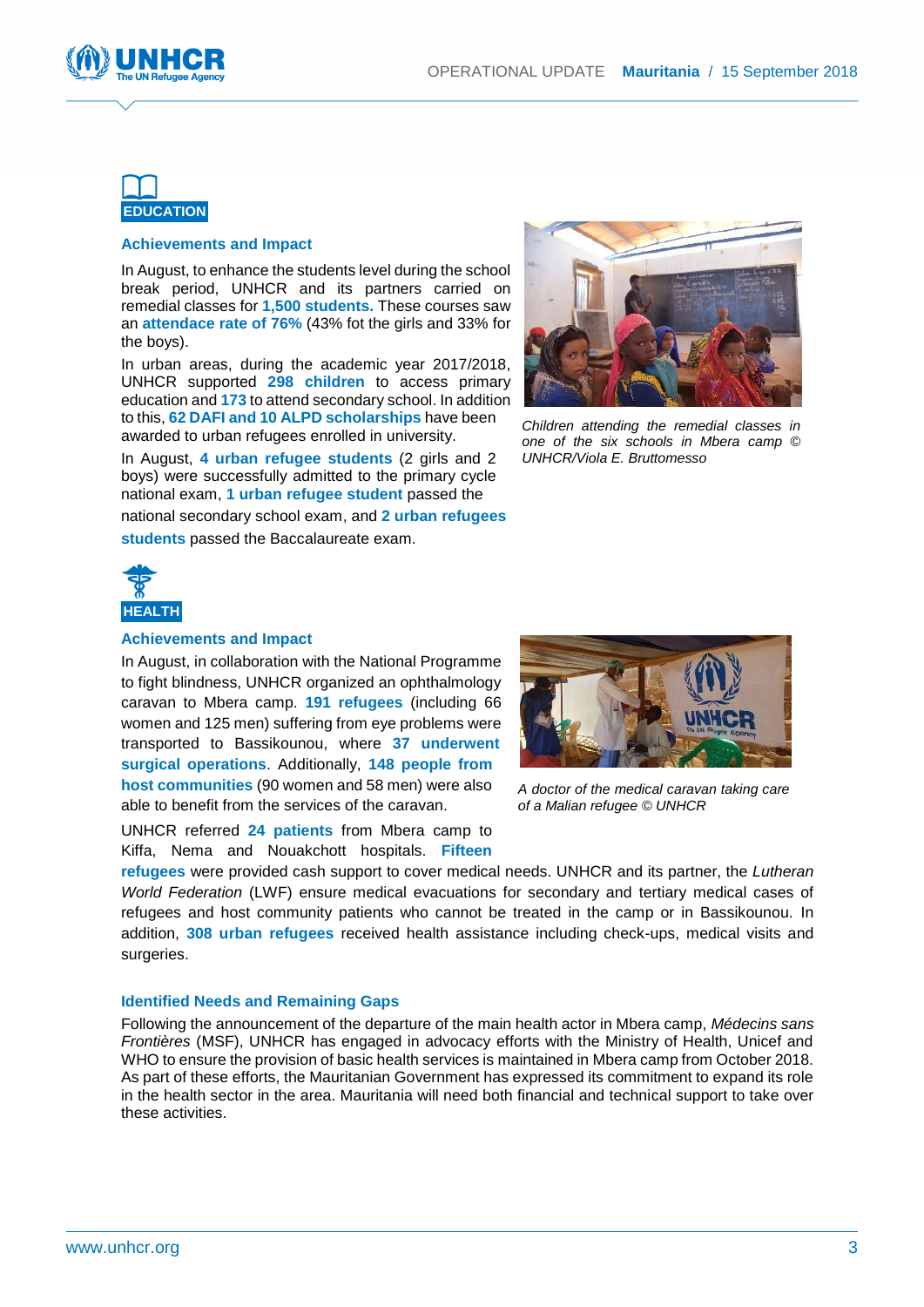



#### **Achievements and Impact**

In its attempt to make **food and cash distribution safer and faster**, during the month of August UNHCR launched **the Global Distribution Tool (GDT) pilot project** in two of the five distribution centres in Mbera camp. **The GDT replaced the existing process, and uses biometric data to verify the refugees recollecting their rations at the distribution points.** 

In August, UNHCR in partnership with the World Food Programme (WFP) distributed **food** (1,530 kcal per person per day) and **cash** (100 MRU per person per month) with electronic cards **to more than 51,000 refugees** (12,902 families). During the four days of the distribution, UNHCR assisted **856 PwSN receiving food and cash** at its five distribution centers.

#### **Identified Needs and Remaining Gaps**

Refugees in Mbera camp are dependent on food assistance due to very scarce local resources. For the next six months (August 2018 to January 2019), WFP faces a US\$ 5 million shortfall to maintain a level of assistance that covers at least 70% of refugees' kilocalories. UNHCR works with partners to improve access to gardening fields and livestock to reduce refugees' dependency on food assistance. Development interventions are needed in the Hodh Echargui region to help both refugee and host communities become more resilient.



#### **Achievements and Impact**

UNHCR and its partner *Action contre la Faim* (ACF) ensure that all refugees in the camp have access to clean water and sanitation facilities, including latrines. In August, **14 litres of drinking water per person per day** were available for **refugees in Mbera Camp.** 

**In August in Mbera camp,** UNHCR carried out **hygiene promotion activities** focused on strengthening hygiene practices through different awareness raising techniques (door to door, focus groups, educational talks, meetings, mass session) at households and main meeting points (water points, washing areas, latrines). **The interventions reached out 2,949 men, 4,891women, 4,378 girls and 3,796 boys.**



*Refugee women bring home water from the water point in Mbera camp © UNHCR/Viola E. Bruttomesso*

During the reporting period, UNHCR continued with

routine monitoring and network management activities **to make the water system in Mbera camp more efficient**. These maintenance works included the change of 10 taps in all camp areas, the repair of 5 faucets, the change of two valves to reduce water loss, the clogging of 4 leaks, and the maintenance of meters.

#### **Identified Needs and Remaining Gaps**

Water supply in Mbera camp is still highly dependent on humanitarian assistance. An initial investment is needed to ensure a smooth transition from emergency to more durable and sustainable water systems in Mbera camp and its surroundings. These investments are crucial given the current drought risk.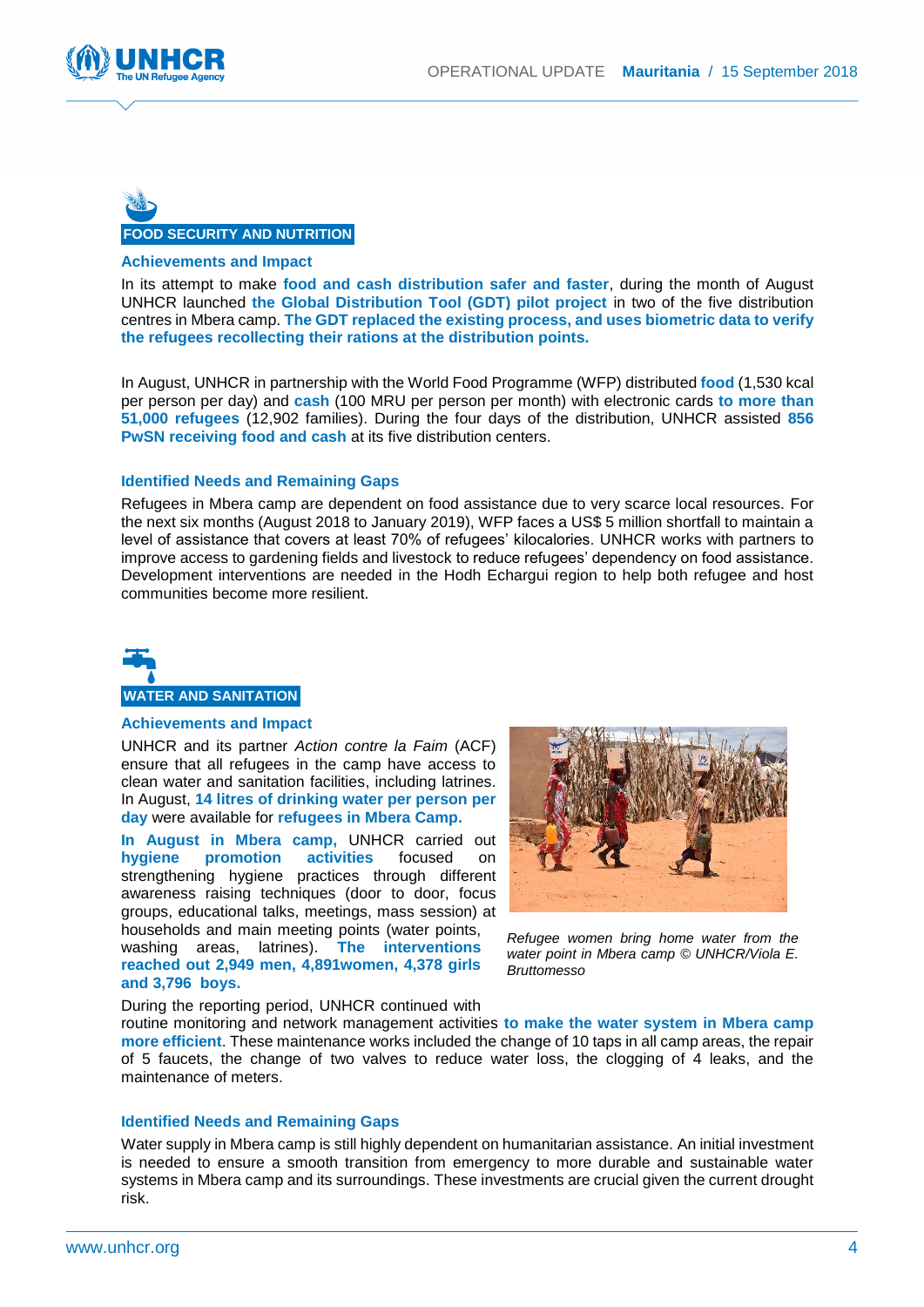

#### **SHELTER AND NFIS**

#### **Achievements and Impact**

In August, in Mbera camp UNHCR through its partner the *Lutheran World Federation* (LWF) distributed NFIs to **181 refugees,** including **71 children and 39 PwSN** provided with blankets**, and 71 women** provided with hygenic kits**.**

In urban areas, in collaboration with the Mauritanian Ministry of Health **National Program for the Fight against Malaria (PNLP),** during the month of August UNHCR distributed **mosquito nets to 728 refugees and asylum-seekers.**



*UNIQLO clothes distribution in Mbera camp © UNHCR/Austin Itue*

# **PEACEFUL COEXISTENCE AND SELF RELIANCE**

#### **Achievements and Impact**

In urban areas, **126 micro-credit projects** are taking place between Nouakchott and Nouadhibou in partnership with DJIKKE (National Union of Caisses d'Epargnes and Credit).

To foster peaceful coexistence among refugees and host community, in the village of Touil Ehel Bourada (40 km south-west of Bassikounou), **UNHCR finalized the construction the Women's Association premises of and inaugurated a community shop**. This shop is part of the projects implemented by UNHCR partner, SOS Desert.**This project will benefit around 500 families** who will be able to buy nearby essential products such as rice, sugar, wheat, soap, and more, instead of going to Bassikounou.

# **DURABLE SOLUTIONS**

#### **Achievements and Impact**

In August, **50 persons were submitted to resettlement, 6 persons already departed including a LGTBI couple who left to Sweden**. In addition to this, **12 additional cases were identified this month**. UNHCR continues to identify cases on monthly basis through resettlement meetings and an exercise to improve identification cases according to nationalities and specific needs started in August.

#### **Identified Needs and Remaining Gaps**

There is a considerable number of refugees in need for resettlement in Mauritania. UNHCR continues to identify persons in need of resettlement and conducts advocacy with the support of the Regional Bureau to process cases.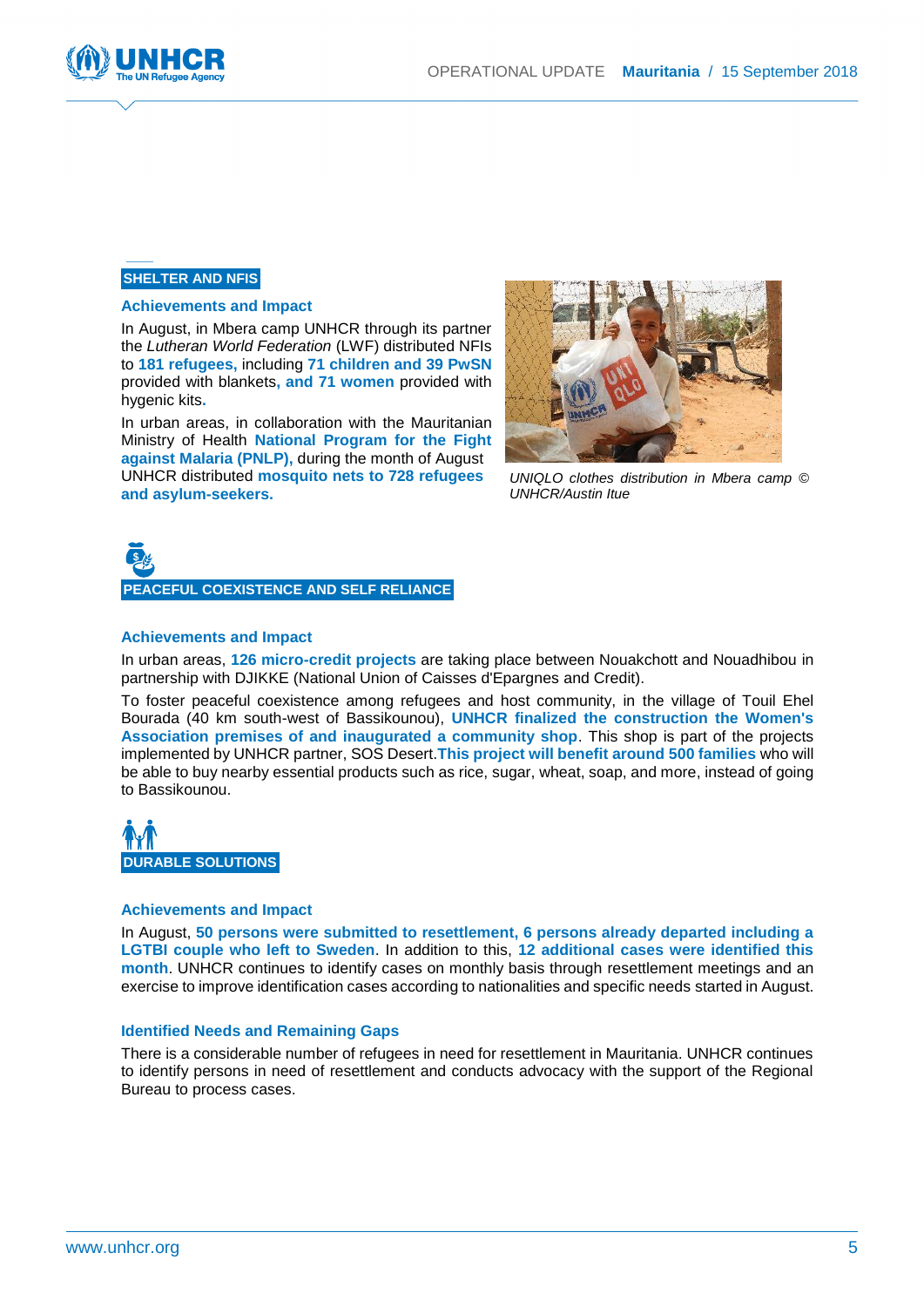

### Working in partnership

At the request of the Mauritanian Government, UNHCR coordinates the humanitarian response to the Malian refugee situation in close collaboration with the Ministry of Interior and Decentralization and local authorities. UNHCR also participates in the United Nations Country Team and Humanitarian Country Team and works closely with national and international NGOs.

UNHCR, jointly with the Mauritanian Government, representatives of UN agencies and international NGOs signed the 2018-2022 United Nations' Sustainable Development Partnership Framework (CPDD), which integrates humanitarian and development interventions and includes a strategy to strengthen peaceful coexistence and self-reliance for refugees and host communities in Mauritania's border areas.

## Financial Information

UNHCR is grateful for the support provided by donors who have contributed to this operation. UNHCR also express gratitude especially towards those who have contributed to UNHCR programmes with un-earmarked and broadly earmarked funds.

#### **EARMARKED CONTRIBUTIONS** | USD

Earmarked contributions for the operation **amount** to some US\$ 2.1 million.



#### **BROADLY EARMARKED CONTRIBUTIONS** | USD

Germany 46.6 million | Private donors Australia 8.7 million | United States of America 6.1 million | Denmark 5.7 million | Sweden 4.4 million | Finland 4.3 million | Private donors Germany 3.9 million | Norway 3.2 million | Private donors Switzerland 3.2 million | Private donors Republic of Korea 2.9 million Iceland | Italy | Liechtenstein | Malta | Romania | Private donors

#### **UNEARMARKED CONTRIBUTIONS** | USD

Sweden 98.2 million | Private donors Spain 45.2 million | Norway 42.5 million | Netherlands 39.1 million | United Kingdom 31.7 million | Denmark 25.5 million | Private donors Republic of Korea 22.2 million | Switzerland 15.2 million | France 14 million | Germany 13.7 million | Private donors Japan 13 million | Private donors Italy 11.9 million | Italy 11.2 million | Private donors Sweden 10.2 million Algeria | Argentina | Belgium | Bosnia and Herzegovina | Canada | China | Costa Rica | Estonia | Finland | Iceland | India | Indonesia | Ireland | Israel | Kuwait | Liechtenstein | Lithuania | Luxembourg | Monaco | Montenegro | New Zealand | Philippines | Portugal | Qatar | Republic of Korea | Russian Federation | Saudi Arabia | Serbia | Singapore | Slovakia | Sri Lanka | Thailand | Turkey | United Arab Emirates | Uruguay | Private donors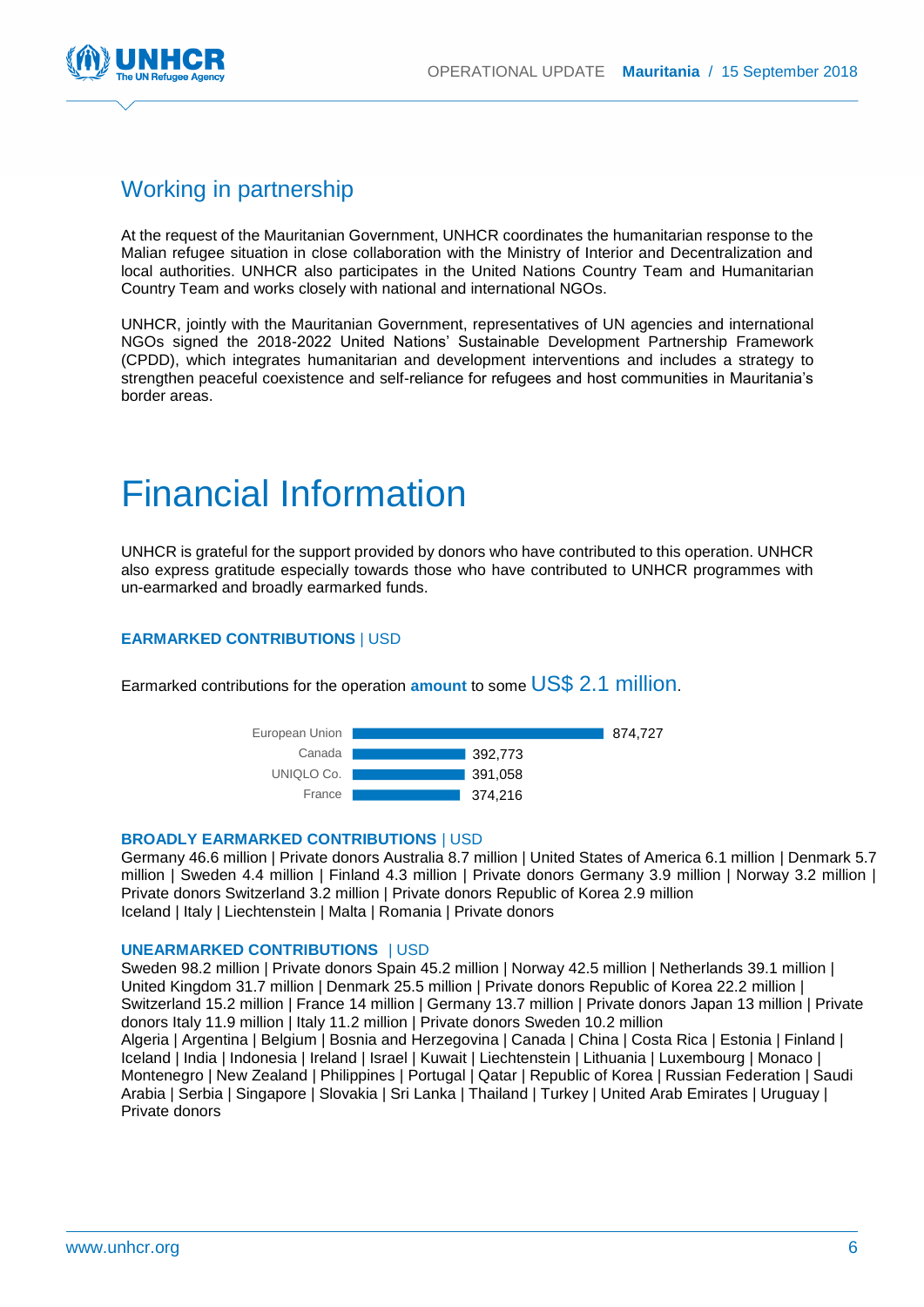

## External / Donor Relations

**CONTACTS**

**José Manuel Cáceres**, Associate External Relations Officer, Mauritania caceres@unhcr.org, Cel: +222 42 782 301 **Viola Eleonora Bruttomesso**, Associate Public Information Officer, Mauritania bruttome@unhcr.org, Cel: +222 42 782 305



## Annex

#### **Breakdown of the main refugee groups in Mauritania**